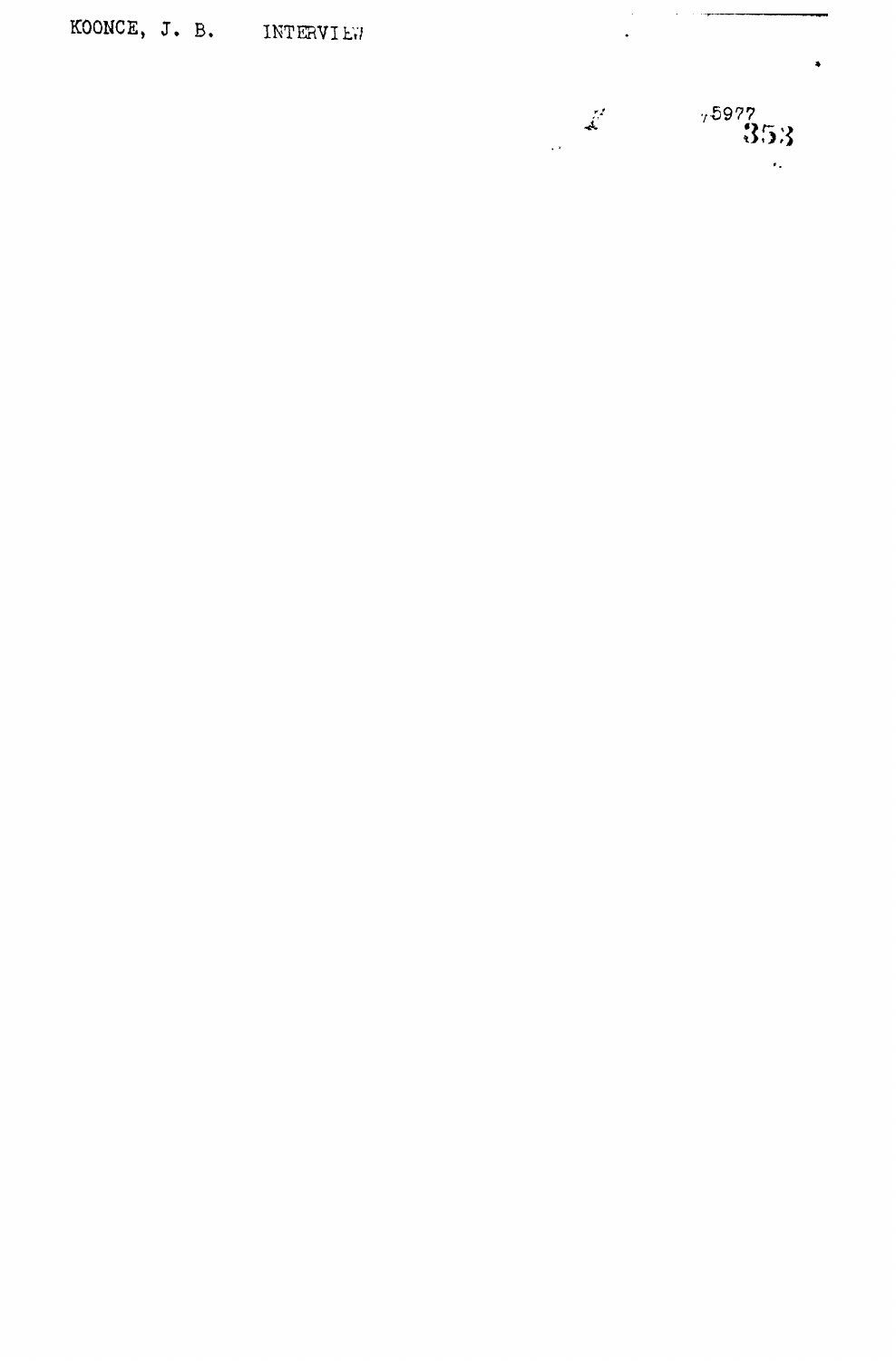KOONCE, J. B. INTERVIEW 5977

Billie Byrd Field .Yorker 5-26-37.

## An interview with J. B. Koonce, Okemah, Oklahoma.

## A PIAINSI/AN.

I have witnessed and been in the movement for fifty-four years as a plainsman to bring the state into civilization, establish peace with the wild Indians and turn them to the better light.

I have an Osage mark on my side that I got in the battle with the Osage in the valley of the Sashita, and a bullet mark on my right cheek received from a shot of 22 rifle while on duty as the first policeman in Oklahoma city.  $\blacksquare$ 

General Philip -H. Sheridan was the highest officer at that time, 1868, while General George A. Ouster of the Seventh U. S. Calvary had the active command of the field forces with main headquarters at Fort Hayes. I served under General Ouster when attempts were being made to check the different uprisings of the Cheyennes, Arapahoes, Osage and other plains Indians, I, also, served under the

354

 $\mathcal{L}$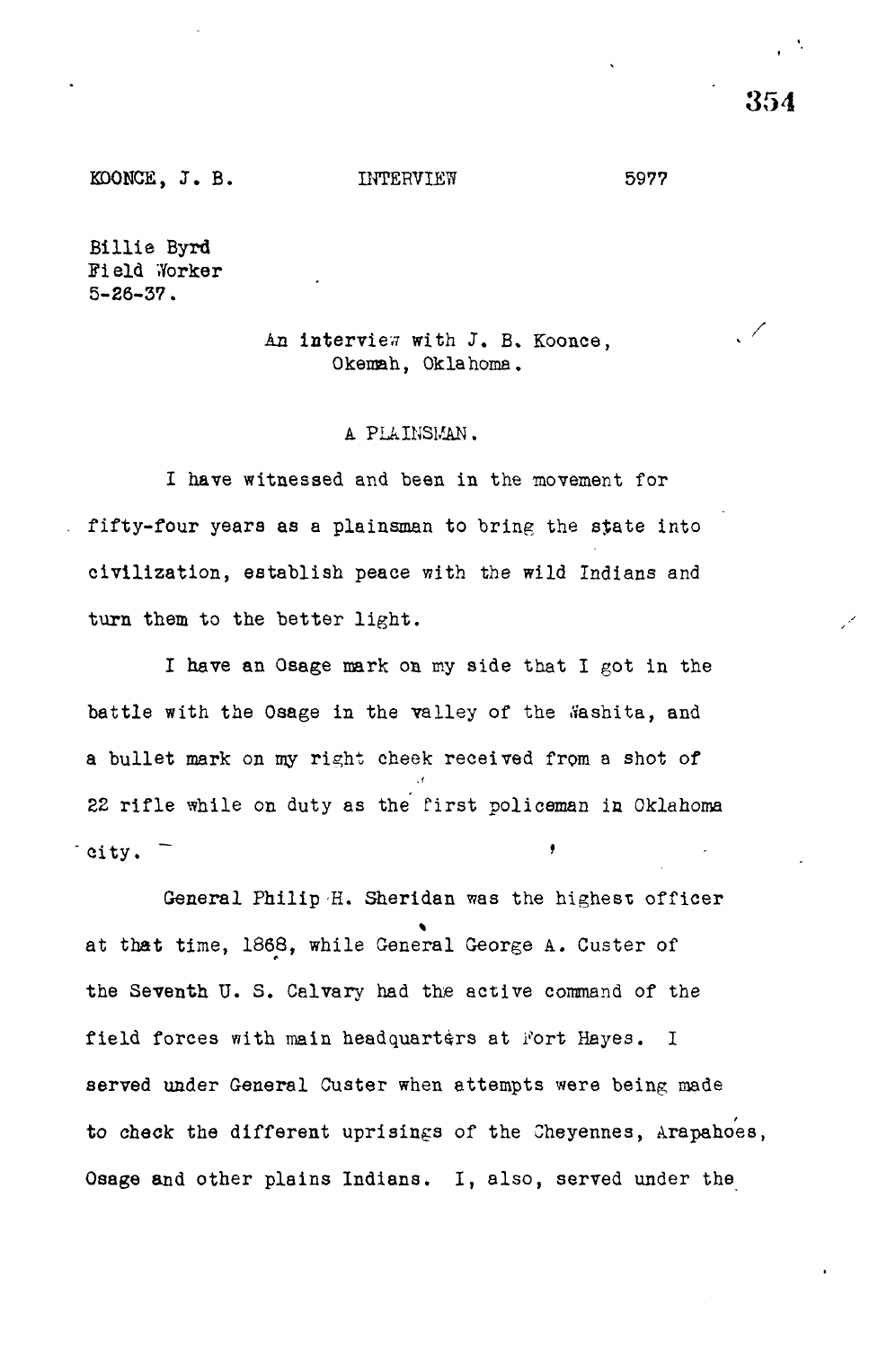$- 2 -$ 

chief of the government scouts, Wild Bill Hickok.

The Indians have often been called the wild Indiana yet they did not run from, you but they would run to you. They were real fighters, were never known to retreat unless nothing else could be done. Either you had the Indian or they had you. The only way to have advantage of the Indian was to slip upon them unawares in the early hours of the morning or at daybreak.

The Osage Indians were in their winter camp in the Washita valley near the present Cheyenne in the winter of 1868. It was extremely cold with snow on the ground, when Custer placed his men on four sides of the camp to make an  $\mathcal{O}(n)$  of the camp to make an four sides of the camp to make an four sides of the camp to make an  $\mathcal{O}(n)$ 

The men waited all Wednesday night without so much as making a fire until early on the morning of Thursday, November 4, 1868, when they swooped down upon the sleeping Osage camp. The Indians were not expecting an attack so they fought with anything that they could get. But General Custer had the start and had the more advantage.

Sometimes the Indians would whip us-. During one time,

355

 $\mathcal{L}$